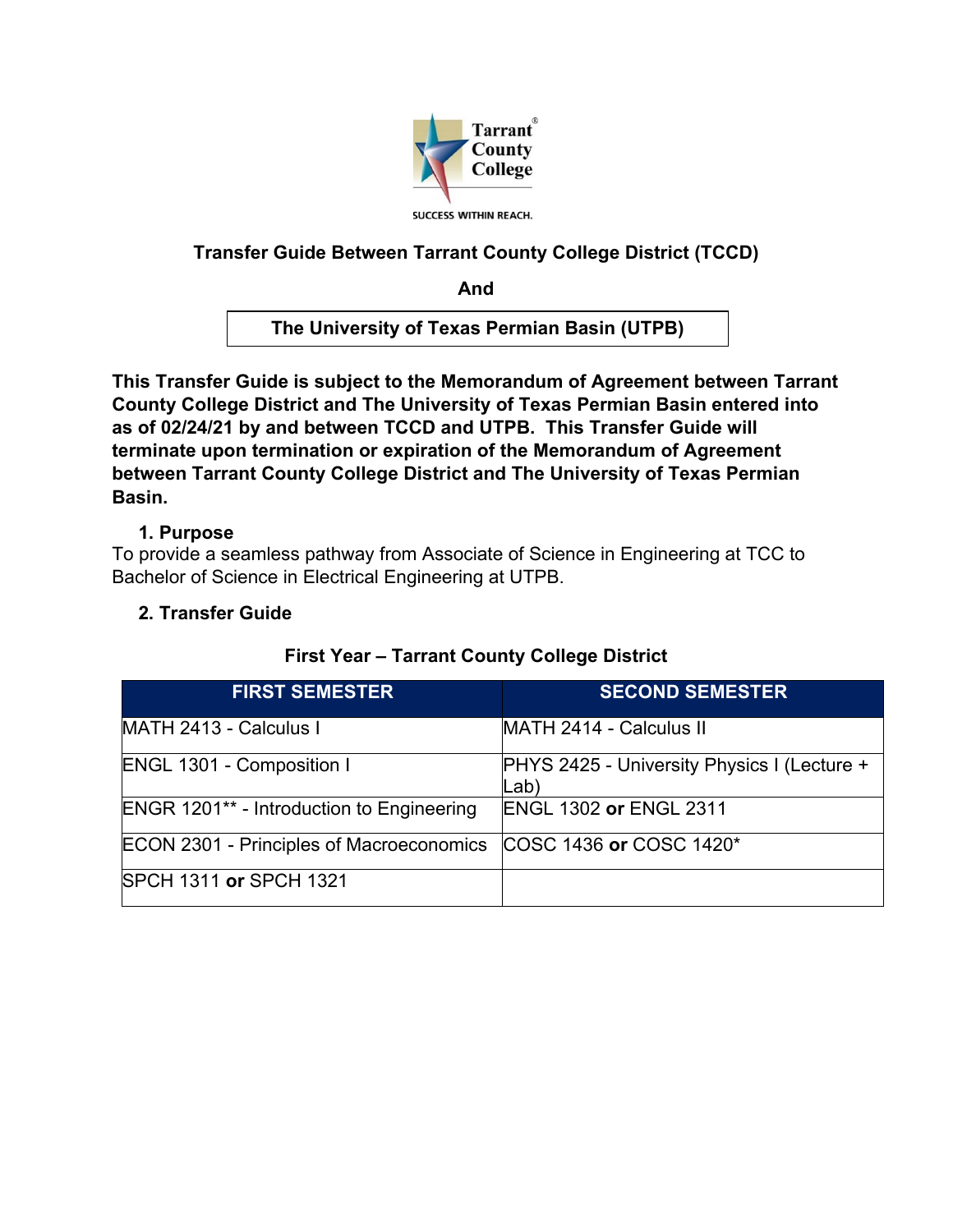# **Second Year – Tarrant County College District**

| <b>FIRST SEMESTER</b>                 | <b>SECOND SEMESTER</b>                       |
|---------------------------------------|----------------------------------------------|
| MATH 2415 - Calculus III              | CHEM 1411 General Chemistry I                |
| PHYS 2426 - University Physics II     | HIST 1302 - US History II                    |
| <b>GOVT 2305 - Federal Government</b> | MATH 2318 Linear Algebra                     |
| HIST 1301 - US History I              | MATH 2320 Differential Equations             |
| <b>ENGR 2305 Electrical Circuits</b>  | <b>GOVT 2306*** State and Local Politics</b> |

### **Third Year – The University of Texas Permian Basin**

| <b>FIRST SEMESTER</b>                                                       | <b>SECOND SEMESTER</b>                      |
|-----------------------------------------------------------------------------|---------------------------------------------|
| <b>EENG 2105 Fundamental of Circuit Analysis</b>                            | <b>EENG 3303 Electromagnetic Fields</b>     |
| <b>EENG 2310 Digital Circuit Design</b>                                     | <b>EENG 3304 Electric Circuits II</b>       |
| <b>EENG 2110 Digital Circuit Lab</b>                                        | <b>EENG 3373 Engineering Statistics</b>     |
| <b>EENG 2320 Foundations of Elec Engineering</b>                            | <b>EENG 3309 Electronic Cir Analysis II</b> |
| EENG 3306/3106 Electronic Circuits Analysis I EENG 3380 Signals and Systems |                                             |
| Creative Arts Option (3 hrs)                                                |                                             |

# **Fourth Year – The University of Texas Permian Basin**

| <b>FIRST SEMESTER</b>                       | <b>SECOND SEMESTER</b>                      |
|---------------------------------------------|---------------------------------------------|
| <b>EENG 3314 Design Methodology</b>         | <b>EENG 4340 Control Systems</b>            |
| <b>EENG 4330 Electric Machines</b>          | <b>EENG 4460 Senior Design</b>              |
| <b>EENG 4310 Electric Power Systems</b>     | <b>ENGR 4195 Professional Practice</b>      |
| <b>EENG 4110 Electric Power Systems Lab</b> | <b>EENG 4XXX Technical Elective</b>         |
| <b>EENG 3307 Microprocessors</b>            | <b>EENG 4XXX Technical Elective</b>         |
| <b>EENG 4325 Communication Theory</b>       | Literature/Philosophy/Culture Option (3hrs) |

# **3. Transfer Guide Legend**

\* COSC 1420 is strongly recommended for Electrical Engineering majors.